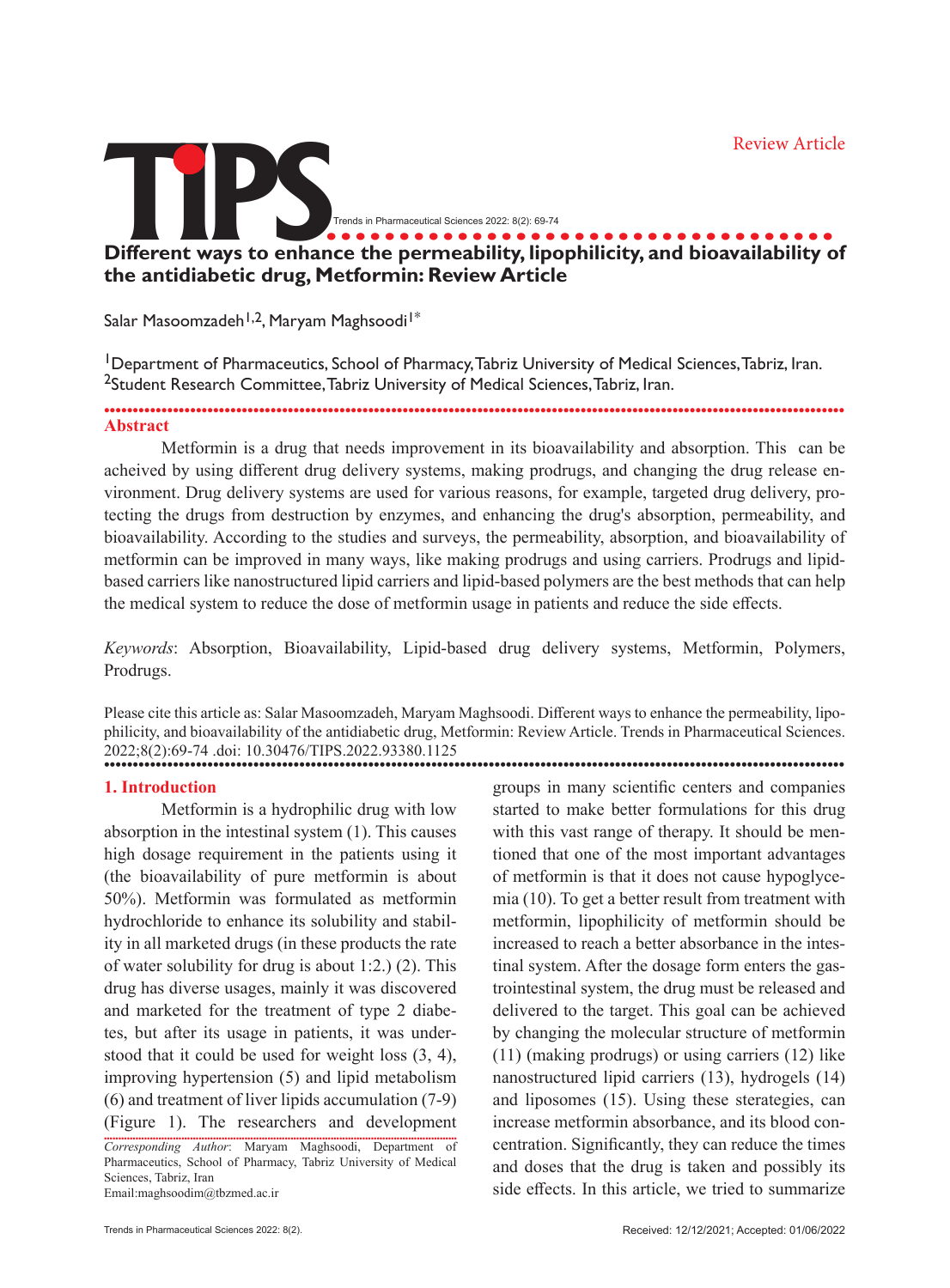

longer time. Both of these prodrugs were stable in buffer pH but they are not so stable and effective in acidic and oxidative environments. The phenyl based prodrug may be destroyed more easily in this situation (18). In another study in Finland, Kristiina M. Huttunen and her assistants examined three different structures of chain sulfonamidemetformin (ChSMet) prodrugs. This study showed increased metformin permeability because of increase in its lipophilicity in the prodrugs (it should be emphasized that higher permeability of metformin in combination with the most lipophilic sulfonamides is registries in this article like the previous one). This article has brought that not all of the ChSMet prodrugs are good candidates for *in vivo*  tests. Only the sulfonamide with long alkyl chains (more than seven carbon) have shown acceptable

Figure 1. Most important clinical uses of metformin (8, 9).

the latest researches in the improvement of metformin bioavailability.

#### **2. Metformin prodrugs**

Making prodrugs reduces the drawbacks of many drugs (16, 17). Preparation/ synthesis of metformin prodrug has been studied before. For example, conjugating the base of sulfonamides to metformin increases its lipophilicity, absorbance bioavailability. The tests proved that more lipophilic sulfonamide causes more lipophilicity, absorbance, and bioavailability of metformin (the sulfonamides that were attached to metformin for making prodrugs were phenyl and cyclohexyl derivatives, and the effect of cyclohexyl on the biguanides bioavailability and absorbance was better and more acceptable than phenyl). Precisely these prodrugs showed better distribution coefficients than metformin itself. The cyclohexyl-metformin (CHMF) prodrug released the drug slowly and in a much longer time than phenyl-metformin at in vitro tests. But in in vivo tests it was not possible to compare the two drugs because the phenyl-metformin was forced out of the process (because it caused the death of rats because of thiophenol releasing). But in comparsion with CHMF and free metformin, it was turned out that therapeutic concentrations can be obtained with a much lower dose of Prodrug than pure medicine. The bioavailability of CHMF is about 20% more than metformin, and metformin was detectable in blood for about 300 hours (this time was between 25-30 h in pure metformin usage). In other comparisons between pure metformin and prodrugs, prodrugs could keep the drug concentration at the therapeutic level for a

results (11) in invasive tests in these researches. The mixture of metformin and sodium docusate, as a prodrug, showed more solubility in polyoxyl, medium-chain TG, glycerol, and propylene glycol monocaprylate, and type IIIA SEDDS, than market available and accessible metformin, and this can cause more permeability and bioavailability for this drug in the patients that should use it (19). Another important ancillary use of metformin is its usage in tumors because of this drug's antitumorigenic effect. A group of scientists in Egypt proved that if metformin was mixed with phospholipids and MET-phospholipid prodrug used as an antitumor drug, the effects of metformin was increased. For example, the lipophilicity of this prodrug is much more than pure metformin itself, and the antiproliferative effect of MET-phospholipid prodrug is more than MET  $(IC_{50}$  of the prodrug is lower

70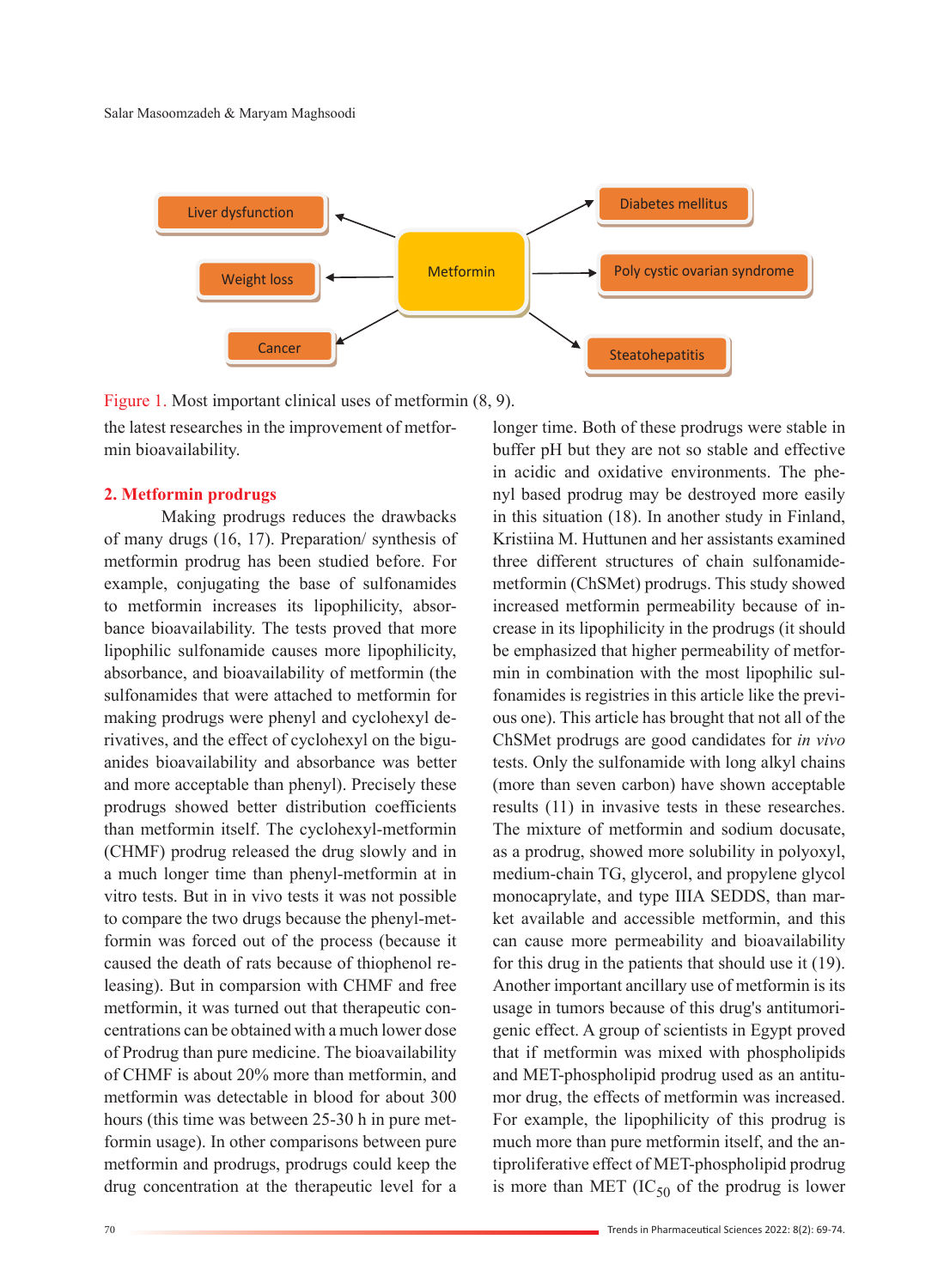than the pure drug) for MiaPaCa-2 cells. Also, the effect of the prodrug for inhibition of hypoxia in cancer cells (Oxygen Consumption Rate) is about 20% better than the metformin itself (hypoxia in cancer cells causes resistance to radiotherapy and DNA radicals in cancer cells.). As another sign to prove this claim, the research team decided to measure the intracellular concentration of the prodrug and pure drug and the results were 158 and 75 µg/ml, respectively (20).

#### **3. New carriers to deliver metformin**

The carriers (Figure 2) are one of the best ways to improve drug delivery and bioavailability (21-24). They are the newly designed and particular dosages, nano and microcarriers, and polymeric drug delivery systems. Using water-in-oil microemulsions to improve the bioavailability of metformin in its oral administration showed that making microemulsions causes better permeability and bioavailability when metformin is administered to fast male rats. The concentration of the total used surfactants to make microemulsions should be less or equal to 35 percent of the mixture of the emulsion (ME35), because it was proved that higher concentrations of surfactants (45% (ME45)) cause a decrease in drugs, bioavailability in comparison with the above-mentioned concentration). It should be mentioned that metformin microemulsions have more absorption and bioavailability in each part of the intestinal region in comparison with the pure drug. To make these microemulsions, the research team selected Tween 80 and Cremopher EL as surfactants with the least dissolution of metformin,

GMO (glycerol monooleate) as oil and ethanol as cosurfactant to have the best result (25). A test in India was done on tamarind seed polysaccharide (TSP) polymers containing metformin. Different structures of these polymers were used as carriers for this drug. The DEE% (drug encapsulation) for all of them was between 69-95%. *In vitro* analysis of these polymeric drugs showed that the metformin release was stable and well for up to 12 h after starting the releasing process. The best release was observed with the polymer combination of 700 mg pectin +175 mg TSP. More TSP and pectin causes decrease in drug release and the release process stability. At *in vivo* tests, the pure metformin caused a rapid reduction in blood glucose level, but after a few h, the blood glucose rate rose again. However, the blood glucose was decreased slower in patients used polymeric metformin, than in patients who used the free drug; however, it stayed at an appropriate level for many h (26). Microspheres were investigated in another test. They were made with double emulsion-solvent evaporation method. The composition of these microspheres consists of chitosan and eudragit (RL100 & RS100 forms). In this drug delivery system, the size of the microspheres is an essential factor that is precisely controlled by the EL and ES concentrations in the system (RL led to smaller microspheres and rapid drug releasing and RS led to larger and more stable structures which cause sustained drug release; increasing Chitosan concentration helps to sustain releasing of the drug). At *in vivo* tests, the results of this formulation was similarly to those of pectin-TPS polymers. It caused a more stable



Figure 2. Drug carriers are used to design novel drug delivery systems (24).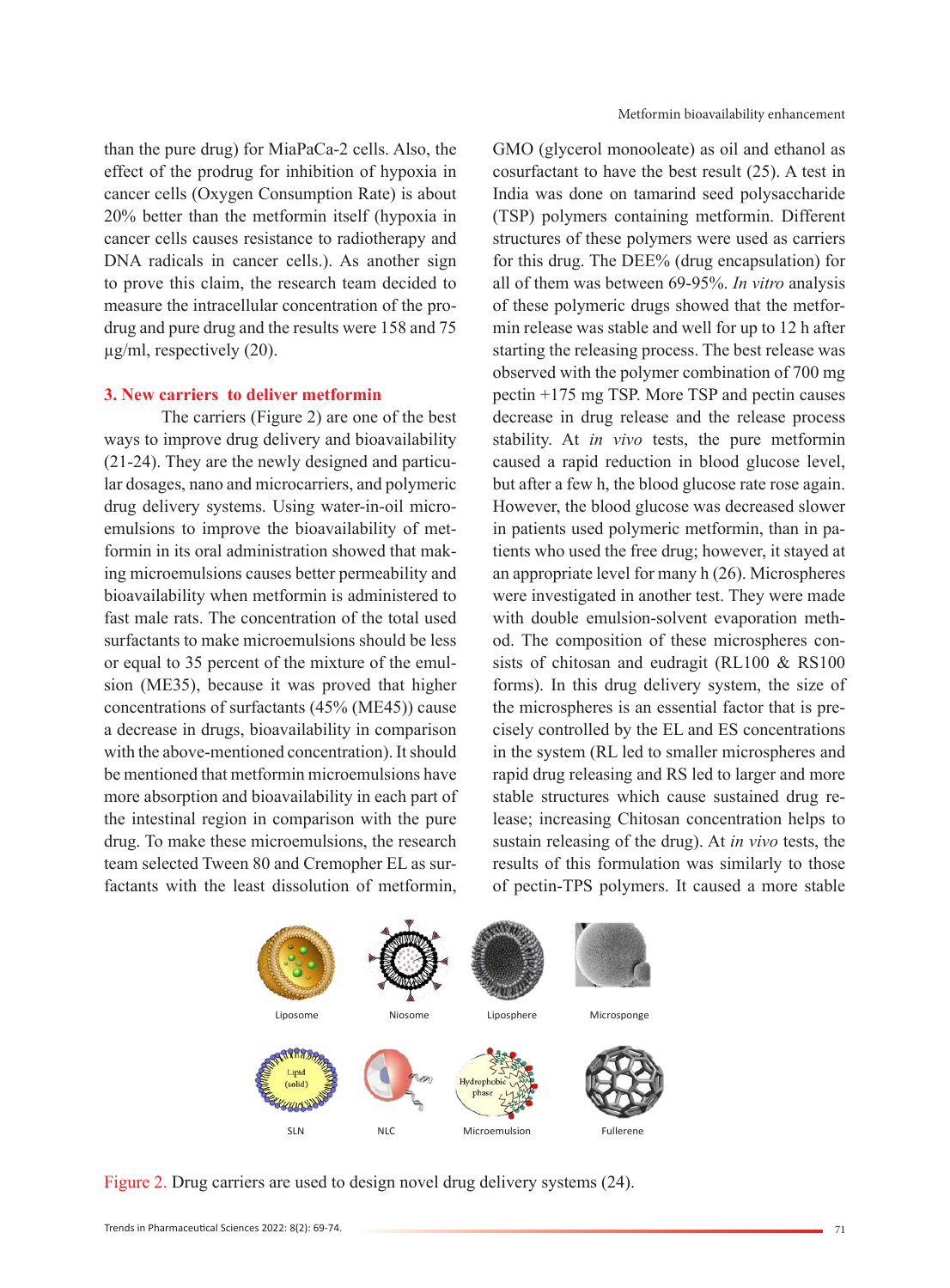Salar Masoomzadeh & Maryam Maghsoodi

blood glucose level than pure metformin. Also, the level of metformin in pure drug usage was raised and decreased quickly; however, it was raised slower than in administration of pure drug in microsphere-metformin formulas, and it remained at a therapeutic level longer than the usage of pure substance (27). Danish researchers found essential data in the research of chitosan-metformin discs. This study on TR146 cell line (as an alternative for buccal mucosa) showed that using chitosan as a carrier for metformin in buccal drug delivery can increase the permeation of the drug across the cell layer. The data obtained show that using chitosan discs loaded with metformin can be used for treatment of non-insulin dependent diabetic patients and ovarian ones in different daily dosages. The reason for using this cell line is because the chitosan discs are bioadhesive, so the cell line should have the ability of mucus secretion. For making chitosan discs, first chitosan and metformin was mixed in HCl and then dried with spray dry method; at the end the specific weight of this powder was pressed and disc was made (28). The last two articles can prove the role of chitosan in improving metformin delivery.

#### **4. Miscellaneous methods**

Other strategies to improve metformin dissolution rate are using surfactants and change in pH . It has been shown that the dissolution rate of metformin in buffers is better than in pure water, but using surfactants can enhance drug solubility in both water and buffers; for example the dissolution of metformin in acetate buffer is about 60% after 30 min but when SLS was added to the environment, this amount was increased up to 89%. This change is also seen for the dissolution of the drug in hydrochloric acid. It was examined and proved that the best dissolution rate for metformin can be observed in the pH range of 6.5-8. It should be noted that better solubility doesn't mean better drug absorption, and the absorption wasn't checked in that article (29). Another research in the United States of America, also proved the effect of buffers and pH on metformin dissolution. This research showed that the best pH for drug dissolution was between 6.8-7.5. The effect of NaCl on metformin dissolution was studied in this research too. A concentration of 250 mM of NaCl could make the drug 's solution better, and higher or lower than this concentration had adversed effects on metformin dissolution (30). It should be mentioned that both of these manuscripts had studied in *in vitro* environment. Only the dissolution rate and the effect of adding surfactants or changing the pH of the environment had been reported in those researches. Nothing about bioavailability, toxicity or any other factor regarding *in vivo* studieswas reported. Totally, it can be concluded that because the dissolution of the drug was changing drastically in both conditions, so the bioavailability should be changed, as well.

#### **5. Conclusion**

Metformin is a hydrophilic drug that has been used to treat hyperglycemia for many years. This drug can be used as a complementary medicine in some other diseases like cancers, ovarian diseaseases and etc. The hydrophilicity of this drug causes good disolution in water-based environments, but it causes low absorption and lower bioavailability in patients using it. The hydrophilicity of metformin occurs due to nitrogen and double bonds in its structure. Enhancing the absorption and bioavailability of metformin are the first targets of many of researches but it should be noted that the changes should be such that they do not interfere with the delivery of the drug. Many researches show that using carriers and different drug delivery systems can enhance bioavailability and absorption of metformin. For example prodrugs cause metformin more stability and better absorption, while carriers such as polymers can cause sustain releasing of the drug and decreasing the number of doses taken, each day, which can increase patient cooporation. It should be mentioned that some of metformin delivery processes which were discussed in this article could not determine whether that method was effective in absorption of the drug. Those processes could be excellent suggestions for *in vivo* experiments to discover their effect on drug uptake and metformin bioavailability.

#### **Conflict of Interest**

The authors have no conflict of interest.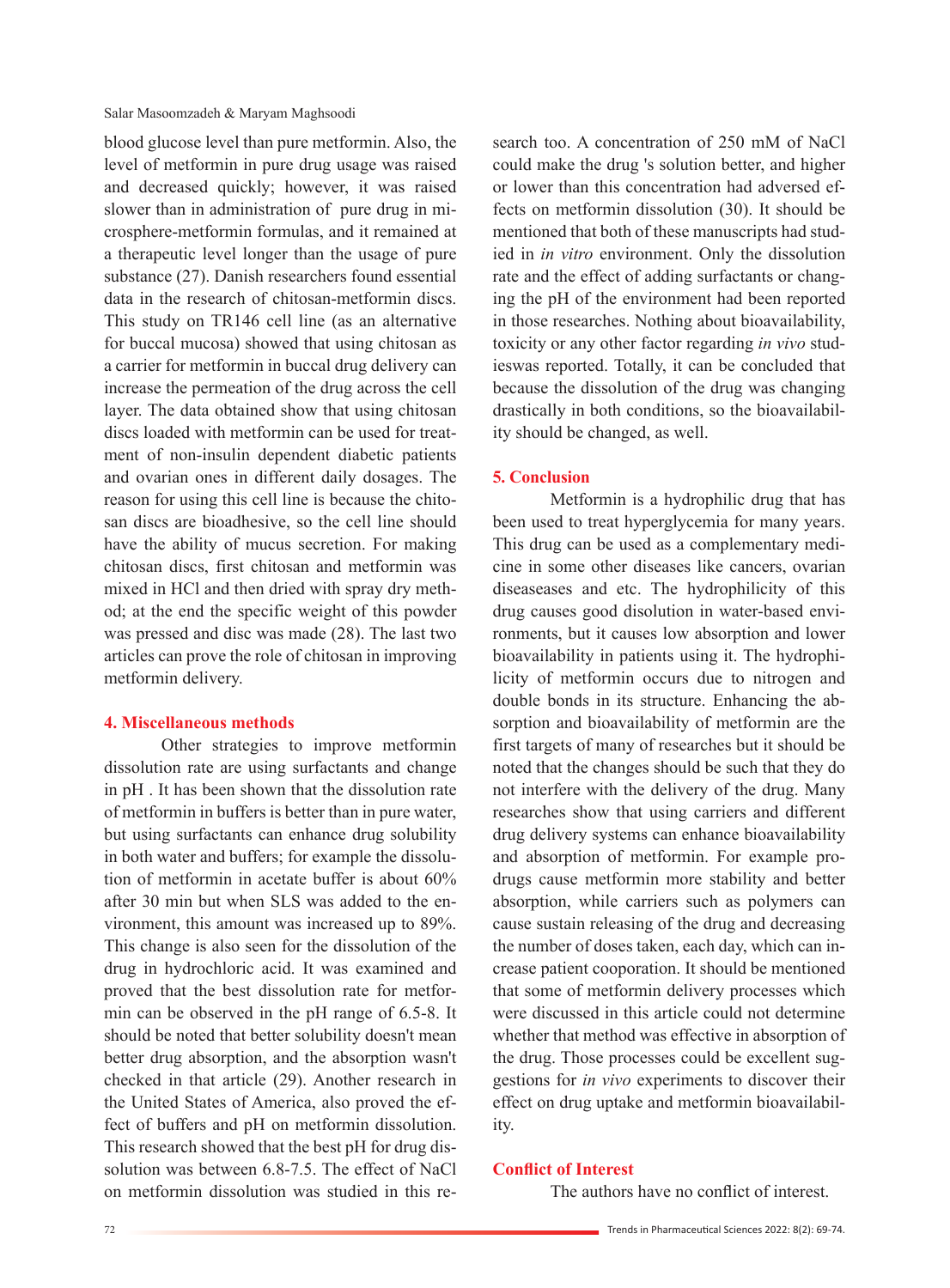## Metformin bioavailability enhancement

# **References**

1. Huttunen KM, Rautio J, Leppänen J, Vepsäläinen J, Keski-Rahkonen P. Determination of metformin and its prodrugs in human and rat blood by hydrophilic interaction liquid chromatography. Journal of pharmaceutical and biomedical analysis. 2009;50(3):469-74.

2. Sun X, Du S, Sun Y, Li H, Yu C, Guo J, et al. Solubility Measurement and Data Correlation of Metformin Hydrochloride in Four Aqueous Binary Solvents and Three Pure Solvents from 283.15 to 323.15 K. Journal of Chemical & Engineering Data. 2021;66(8):3282-92.

3. Seifarth C, Schehler B, Schneider H. Effectiveness of metformin on weight loss in non-diabetic individuals with obesity. Experimental and clinical endocrinology & diabetes. 2013;121(01):27-31.

4. Malin SK, Kashyap SR. Effects of metformin on weight loss: potential mechanisms. Current Opinion in Endocrinology, Diabetes and Obesity. 2014;21(5):323-9.

5. He H, Zhao Z, Chen J, Ni Y, Zhong J, Yan Z, et al. Metformin-based treatment for obesityrelated hypertension: a randomized, double-blind, placebo-controlled trial. Journal of Hypertension. 2012;30(7):1430-9.

6. Anurag P, Anuradha C. Metformin improves lipid metabolism and attenuates lipid peroxidation in high fructose‐fed rats. Diabetes, Obesity and Metabolism. 2002;4(1):36-42.

7. Zabielski P, Hady HR, Chacinska M, Roszczyc K, Gorski J, Blachnio-Zabielska AU. The effect of high fat diet and metformin treatment on liver lipids accumulation and their impact on insulin action. Scientific reports. 2018;8(1):1-11.

8. Hajjar J, Habra MA, Naing A. Metformin: an old drug with new potential. Expert opinion on investigational drugs. 2013;22(12):1511-7.

9. Viktorova AS, Elizarova ES, Romanova RS, Timergalieva VR, Khutoryanskiy VV, Moustafine RI. Interpolymer complexes based on Carbopol® and poly (2-ethyl-2-oxazoline) as carriers for buccal delivery of metformin. Drug development & registration. 2021;10(1):48-55.

10. Zhou Y, Geng Z, Wang X, Huang Y, Shen L, Wang Y. Meta‐analysis on the efficacy and safety of SGLT2 inhibitors and incretin based agents combination therapy vs. SGLT2i alone or add‐on to metformin in type 2 diabetes. Diabetes/Metabolism Research and Reviews. 2020;36(2):e3223.

11. Huttunen KM, Leppänen J, Laine K, Vepsäläinen J, Rautio J. Convenient microwave-assisted synthesis of lipophilic sulfenamide prodrugs of metformin. European Journal of Pharmaceutical Sciences. 2013;49(4):624-8.

12. Divakar P, Kumar D, Praveen C, Sowmya C, Reddy CS. Formulation and in vitro evaluation of liposomes containing metformin hydrochloride. International Journal of Research in Pharmaceutical and Biomedical Sciences. 2013;4(2):479-85.

13. Qushawy M. Effect of the Surfactant and Liquid Lipid Type in the Physico-chemical Characteristics of Beeswax-based Nanostructured Lipid Carrier (NLC) of Metformin. Pharmaceutical Nanotechnology. 2021;9(3):200-9.

14. Ghasemiyeh P, Mohammadi-Samani S. Hydrogels as drug delivery systems; pros and cons. Trends in Pharmaceutical Sciences. 2019;5(1):7- 24.

15. Shukla SK, Kulkarni NS, Chan A, Parvathaneni V, Farrales P, Muth A, et al. Metforminencapsulated liposome delivery system: an effective treatment approach against breast cancer. Pharmaceutics. 2019;11(11):559.

16. Han H-K, Amidon GL. Targeted prodrug design to optimize drug delivery. Aaps Pharmsci. 2000;2(1):48-58.

17. Pavan B, Dalpiaz A, Ciliberti N, Biondi C, Manfredini S, Vertuani S. Progress in drug delivery to the central nervous system by the prodrug approach. Molecules. 2008;13(5):1035-65.

18. Huttunen KM, Mannila A, Laine K, Kemppainen E, Leppanen J, Vepsalainen J, et al. The first bioreversible prodrug of metformin with improved lipophilicity and enhanced intestinal absorption. Journal of medicinal chemistry. 2009;52(14):4142-8.

19. Williams HD, Ford L, Lim S, Han S, Baumann J, Sullivan H, et al. Transformation of biopharmaceutical classification system class I and III drugs into ionic liquids and lipophilic salts for enhanced developability using lipid formulations. Journal of pharmaceutical sciences. 2018;107(1):203-16.

20. Farag MM, Abd El Malak NS, Yehia SA, Ahmed MA. Sonocomplexation as an effective tool to enhance the antitumorigenic effect of metformin: Preparation, in vitro characterization, molecular dynamic simulation & MiaPaCa-2 cell